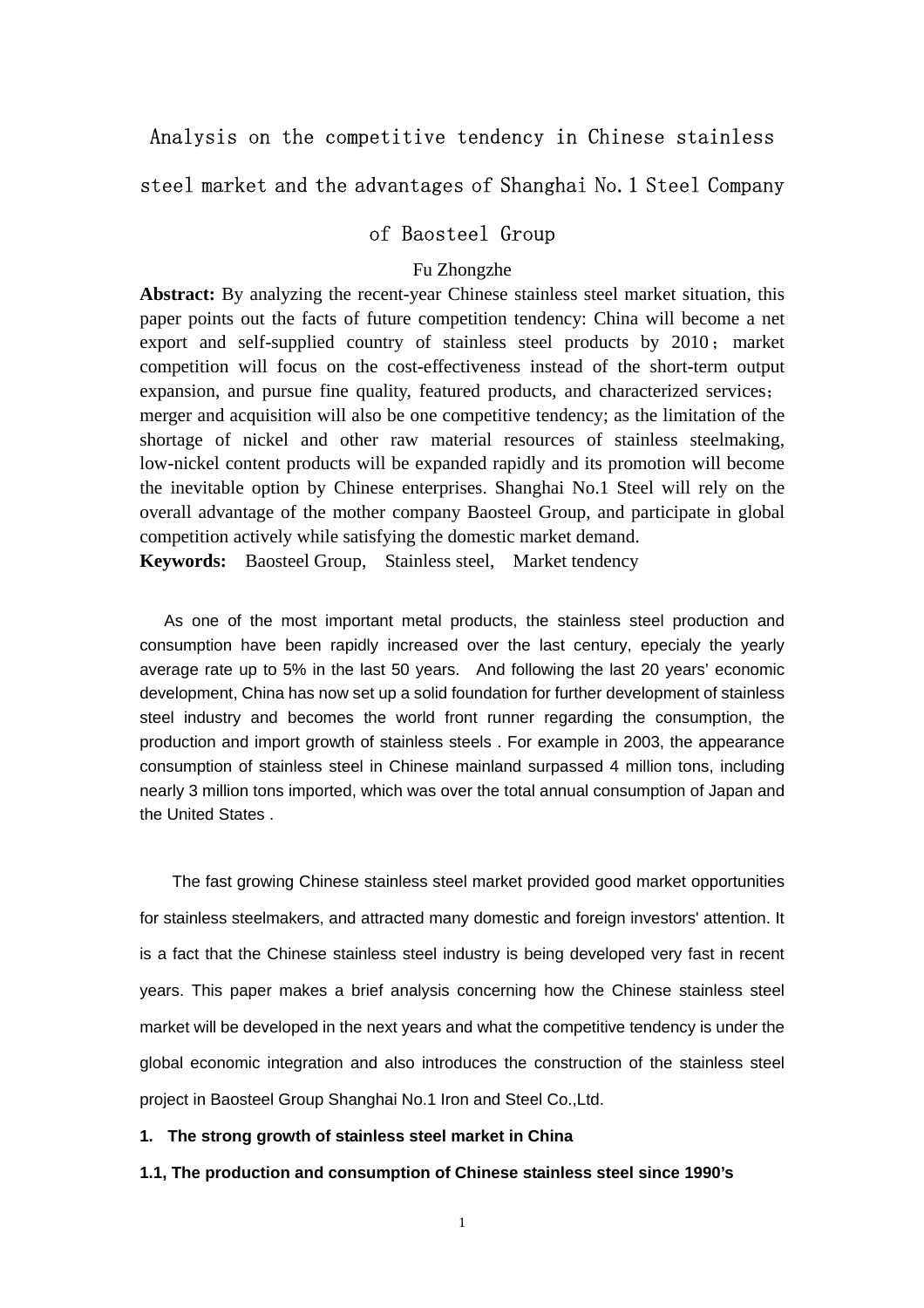The strong growth of appearance consumption of stainless steel indicated that the stainless steel market in China was developed very fast in past years. For example: the appearance consumption jumped from 0.26 million tons in 1990 to 4.2 million tons in 2003, with the net growth being 4.0 million tons. The production growth of the stainless steel was slower than the consumption growth, though it increased by 2.38 million tons, nearly 10 times more than that in 1990. In 2003, more than 1.7 million tons domestic production output of stainless steelmaking proved that the status to the raw materials for cold rolling was eased up gradually ; The fact that the production of cold rolling stainless steel strip (B>= 600mm) reached over 900,000 tons had greatly changed the situation that China mainly depended on the import of cold-rolled stainless steel strip .

# **1.2, The characteristics of development and change in Chinese stainless steel market**

With the fast development of economy since China reformed and opened to the world, stainless steel consumption in China increased sharply from the beginning of 90's of last century (See Figure 1). This period's characteristics can be summarized as follows: The increase of production was slower than that of consumption, export rate slower than import one; regarding production, section steel less than flat product, hot rolled strip less than cold rolled; the state-owned enterprise production slower than private ones, industrial consumption less than civil uses.

Over the last 14 years, the Chinese consumption of stainless steel has grown by 16 times, which is much faster than its production growth speed .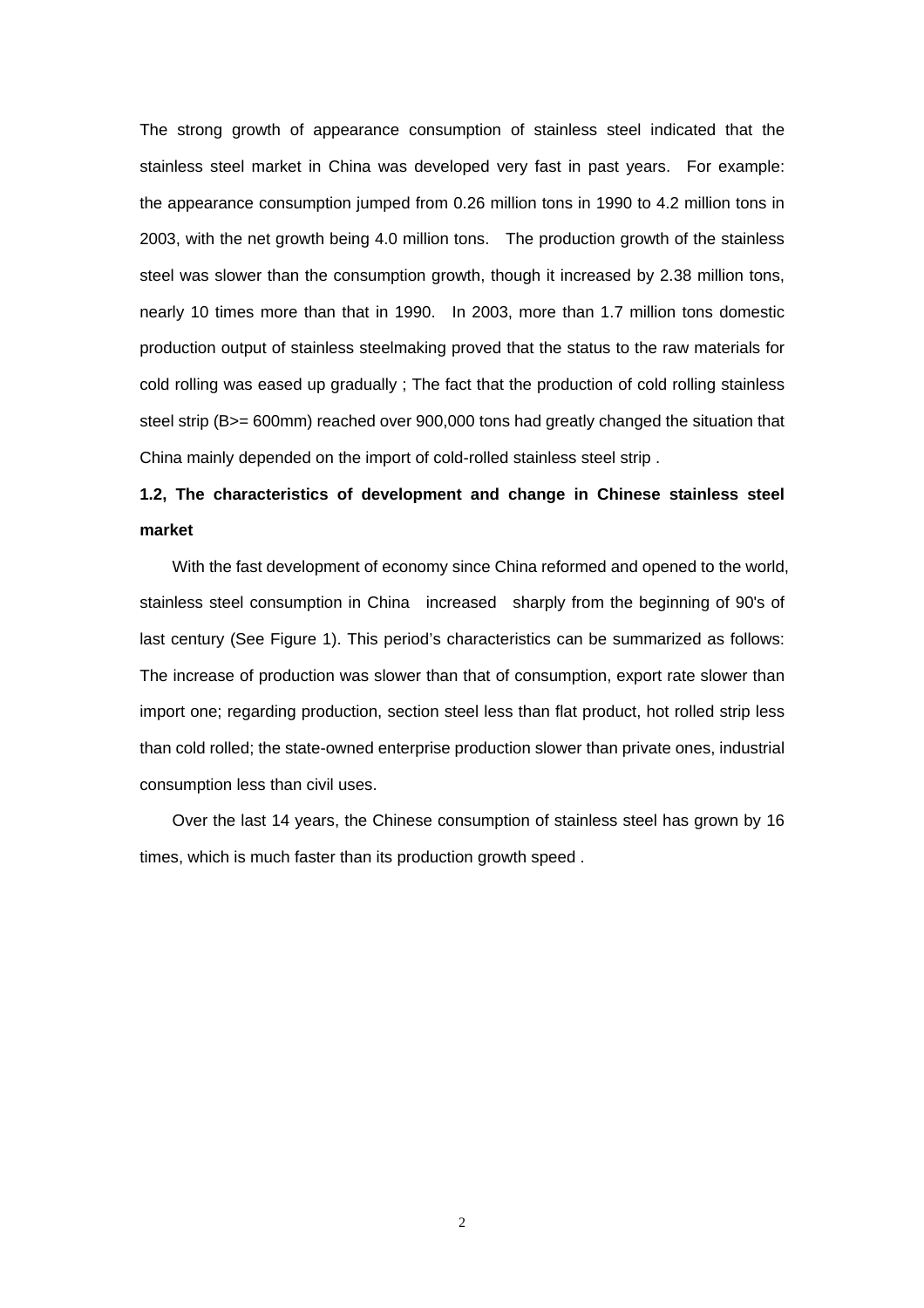

Figure 1 shows obviously that Chinese consumption of stainless steel relied on the import, as example, from South Korea, Taiwan province and Japan to make up the short domestic supply and big need in recent years, but the increasing amount of import tended to going down. Among the total consumption, 80% were strip and plate consumption, that is why the growth of their consumption leaded to the increase of total consumption of stainless steel, and the most consumed stainless steel products were strip and plate with the steel grade of austenite.

From the viewpoint of the investing parties, there are many private steelmakers investing in cold rolling production line, who gradually grow in scale and competence. They focused on improving the quality of products continuously and strenched to the fields of hot rolling and steelmaking. Meanwhile, the development of the joint-ventures was speeding up as well. The state-owned enterprises set the foundation for further development of China's stainless steel industry. There are two big stainless steel production bases, TISCO in northern China and Baosteel Group in southern China, initiating in a large scale, plus many other stainless steelmaking projects being invested or constructed, which will change the situation of big imports of hot rolled stainless steel products in China.

From the viewpoint of consuming parties, the Chinese stainless steel consumption was being pushed up mainly by hardware application in house decoration, kitchen appliances, light and electrical industrial appliances and office utilities and so on.

### **2. The Chinese stainless steel market has stepped into the competition stage**

**2.1, The global competition after being a member of WTO,**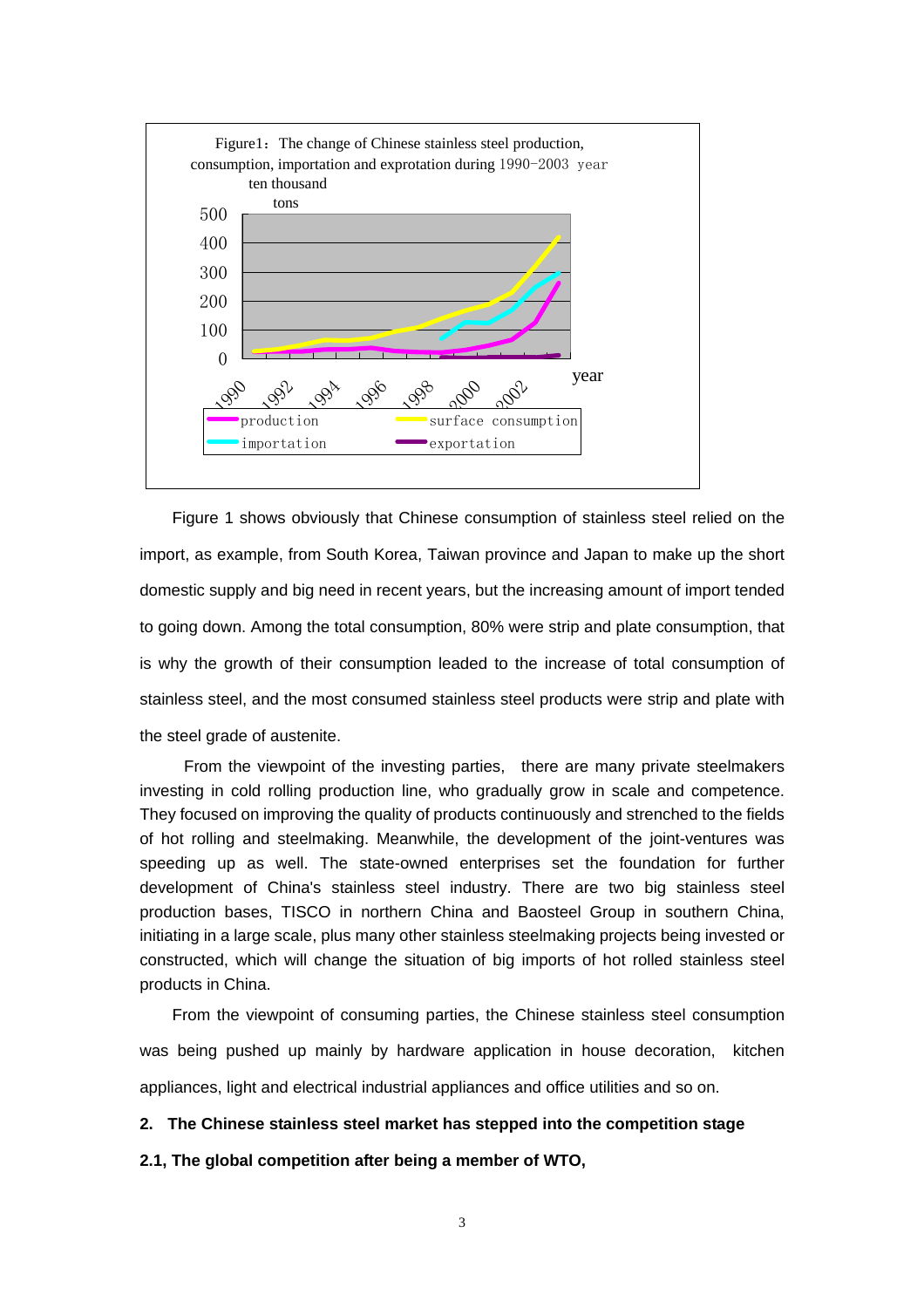The tariff for stainless steel imports to China has now decreased faster than that of other steel products since China was a WTO member. By prediction, it will fall down to 10% in 2005 from original 20%. The above situation intensifies the competition in domestic stainless steel market. In the meantime, China's reform and open policy enabled foreign capital to enter Chinese stainless steel market easily, and further lowered the barrier which originally prevented products of foreign enterprises entering Chinese market. The outstanding Chinese stainless steel market also attracted massive foreign capital in recent years. According to a predicting report by the international stainless steel forum (ISSF), the ultimate global stainless steel production amounts to 21.5 million tons, increased by 5.8%, in 2003, but the global stainless steel is still in overproduction in general. In 2003, it is very obvious that the growth of global stainless steel production mainly attributes to the fast development of the Chinese stainless steel market, as the apparent consumption growth of Chinese stainless steel is basically equal to that of world stainless steel. The increasd stainless steel production in Japan, South Korean as well as the China's Taiwan province is mainly exported to the Chinese market.

There is a big gap between the existing Chinese enterprises and foreign companies in stainless steel production. The former has some disadvantages of shortage of raw material, small scale, high production cost, low value-added products and unstable quality. Therefore, it is obvious that the economic globalization impacts the China's developing stainless steel industry very much. But simultaneously, the foreign capital entering China also promotes the development of Chinese stainless steel industry. For example, it has brought to China the advanced technology for stainless steel manufacture, the advanced equipment , the production experience and so on.

# **2.2, The China's undergoing stainless steel projects and the ambitious expansion plans**

The Chinese stainless steel market provides the investors with the good opportunities for business, as well as for optimizing and upgrating the structure of Chinese steel products and for reforming some traditional steel enterprises. A lot of innovation and investment projects in China have been set up since 2000, when Baosteel Group decided to build up a stainless steel production line in Shanghai No.1 Steel. According to some reports, the total newly-added productivity of all the undergoing investment projects would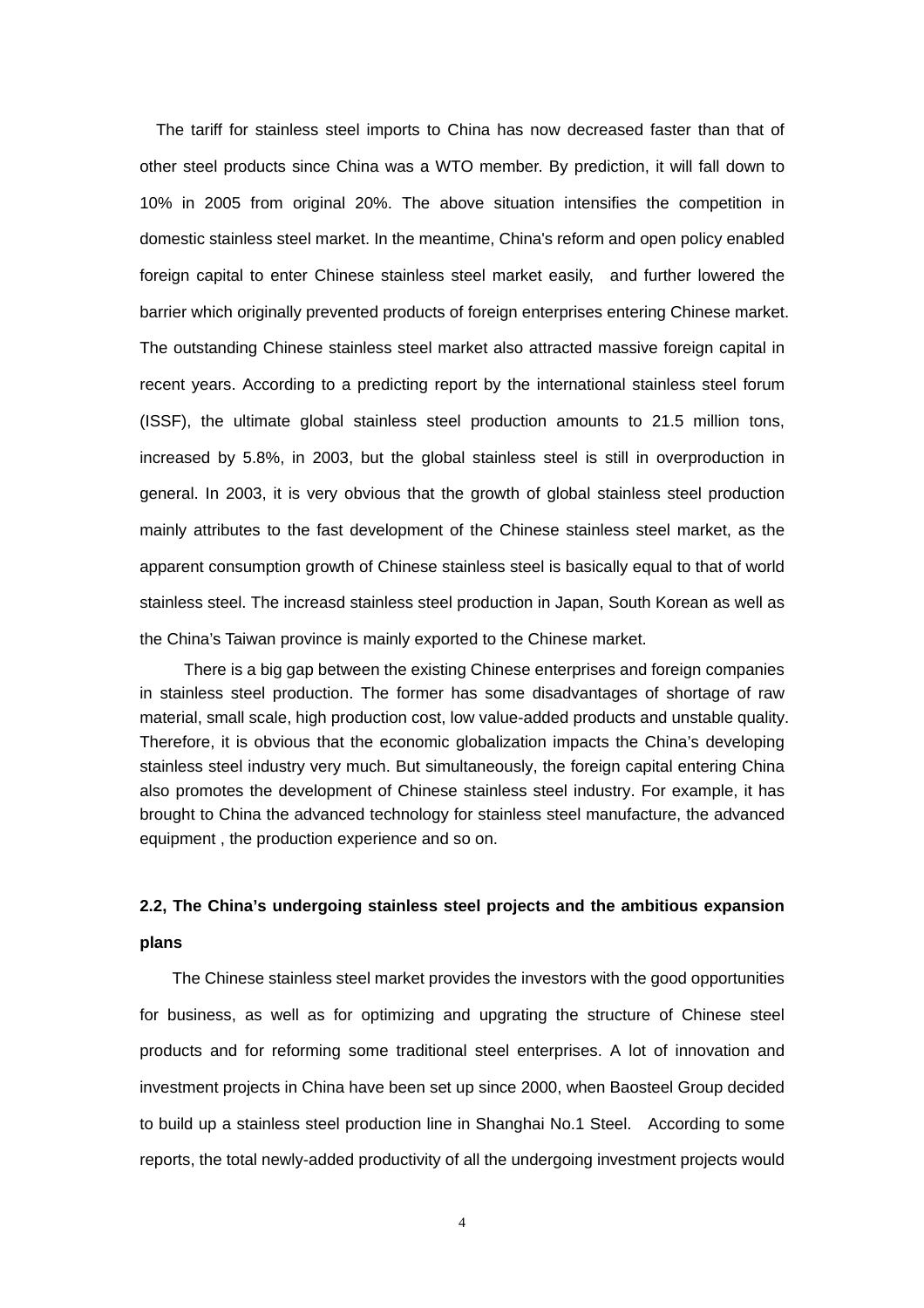be over 6 million tons of annual output of stainless steel, over 4 million tons of cold and hot rolled strips in the next 5 years. Main projects as follows:

(1) Baosteel Group:

The total annual output of steelmaking and steel rolling would be over 2 million tons after these stainless steel projects are put into operation by Shanghai No.1, Shanghai No.5, Ningbo Baoxin, SKS and Pudong.

- (2) TISCO: Taiyuan Iron and Steel Group starts its strategy to expand the stainless steel productivity up to 3 million t/a, and will become expectedly one of the top five stainless steel companies in the world.
- (3) Tangshan Stainless Steel Co., Ltd: It plans to be the third biggest stainless steel manufacturer in China. The project started in August, 2003 and will be entirely completed by 2006 when its hot rolling stainless steel productivity reaches 1.2 million tons each year.
- (3) Baotou Time Group: a 600,000 t/a stainless steel project in the Baotou Time Group started to be built in November, 2003. It consists of two phases of construction and will be expectedly completed in June, 2006. Among the total output are more than 400,000 tons of thin cold rolled stainless steel strips as final products.
- (4) Asia New Steel Co., in Baoding, Hebei province started its project in August, 2003 and will be run in June, 2006, which has an annual output of 1 million tons of stainless steel cold rolled strip.
- (5) Changshu Yicheng Special Steel Co.(CYSS) in Jiangsu province hold an opening ceremony of the project in October, 2003, with 300,000 t/a productivity of stainless steel hot rolled coils/plates.

In addition, Posco in Korea will increase the cold rolling ability to 600,000 t/a in the next 3-5 years in China's joint ventures; Taiwan Yilian has started its plan of the stainless steel project in Huangpu, Guangzhou, with short term aiming at 300,000 t/a of cold rolling production and long term aiming at 800,000 t/a of productivity; Taiwan Huaxing-Lihua put a stainless steel project in Nanjing, which is expectedly to produce 900,000 t/a; Besides these, some other investors plan to produce totally 100-800 thousand tons of cold and/or hot rolled stainless steel products in these areas, such as Jiangsu Yixing, Nanjing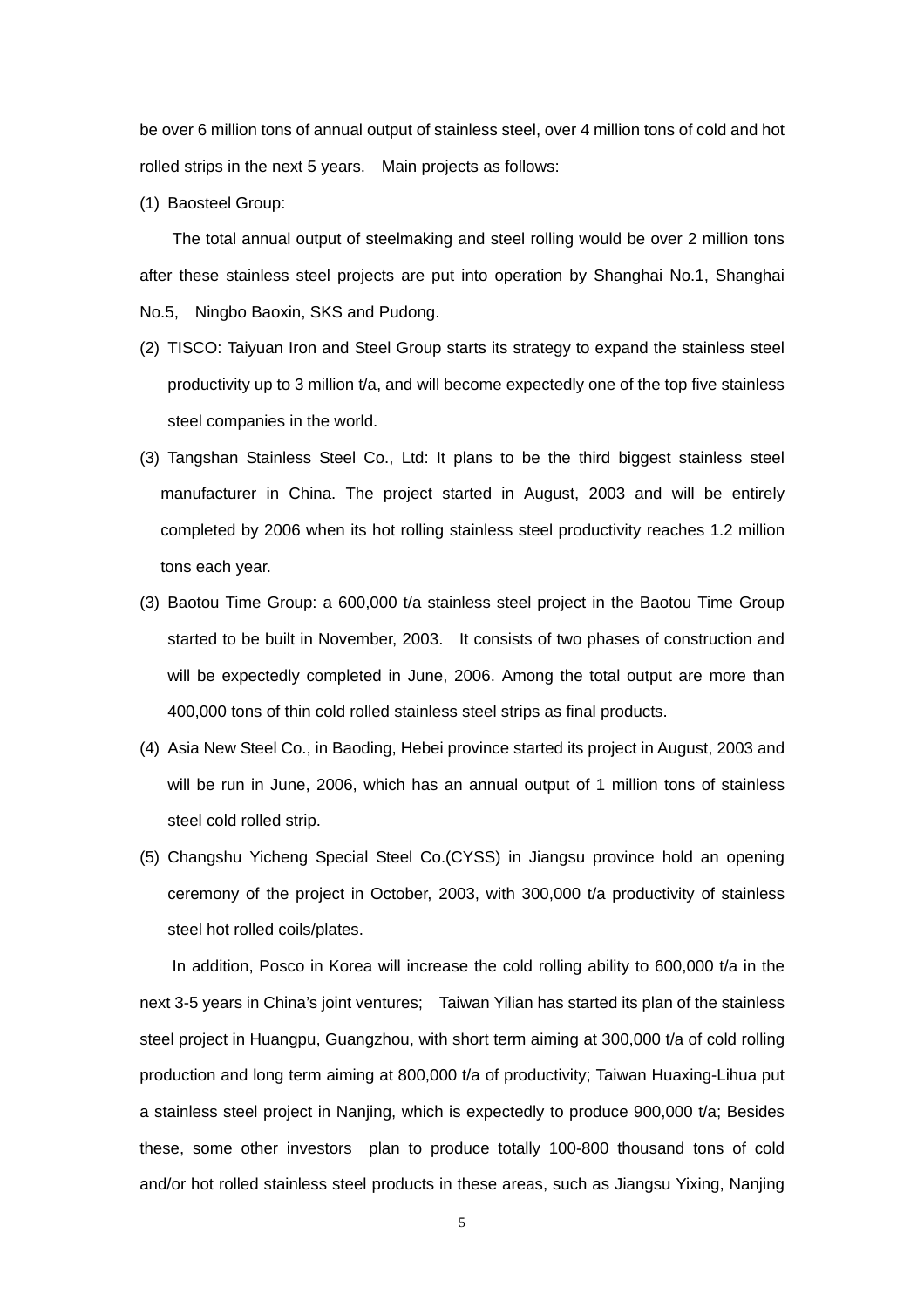Ganglian, Daqing, Sichuan Shawan, Ningbo Hua Guang, Jiuquan, Panzhihua and so on.

### **3, The main competition tendency in Chinese stainless steel market**

The competition in Chinese stainless steel market is inevitably related to such factors as the level of development of Chinese economy, technology and equipment, the degree of market maturity, the limited resources and the environment requirement. According to the current competition situation, the near future competitive tendency will be as following:

#### **3.1, Overproductivity will occour in Chinese stainless steel market by 2010.**

According to above-mentioned constructed and extended projects in China, considering that some of those projects will not be fully put into output by 2005, sum of the stainless steel output in mainland China is about 3-4 million t/a , which is less than the consumption and some steel grades will still be imported to meet the need of market. But by 2010 when all of the projects mentioned above are fulfilled, the China's stainless steel output will surpass 10 million t/a and most products will be self-sufficient.

It is roughly estimated on the Chinese stainless steel market by 2010 that the amount of average stainless steel consumption per capita will increase by 15% each year ( nearly the same as the average growth rate in the lastest 20 years), before reaching the world level of 4 kg/person (the global average data in 2002 , excluding China) or 3.3 kg/person (the global average data in 2002, including China). In China, the average stainless steel consumption by each person will increase by 6%-10% each year after reaching the average level of 4 kilograms/person, and the stainless steel demand will be 8—10 million t/a by 2010.

Although the price rise of metal Ni would restrict the increase rate of stainless steel market inevitably, it has less impacts on the increase of potential productivity.

According to the above analysis, it is predicted that there will oversupply in Chinese stainless steel market around 2010.

#### **3.2, Periodical characteristics in competition will be very obvious**

As a kind of green material, stainless steel has many functional advantages and it will be widely used by human beings for a long time till some new substitutes appear.

 The present Chinese stainless steel market is in high speed growth period. Its main competitive characteristic is the expansion of production, which is displayed by so many new construction projects and extension plans with large scale investments. In the past years, the Chinese government took some positive measures to increase the stainless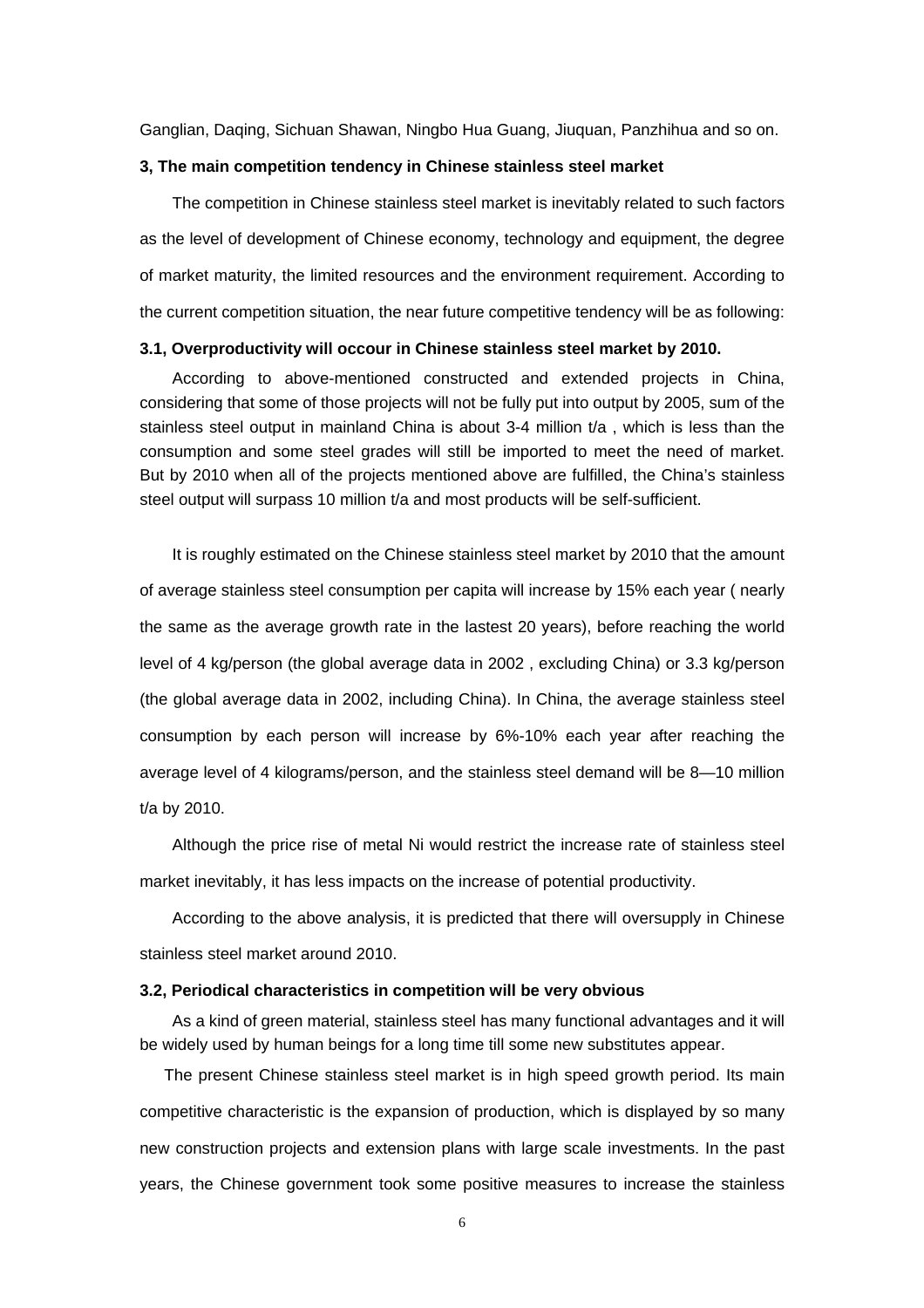steel produtivity rapidly such as supporting the state-owned enterprises to re-organize, encouraging foreign enterprises to invest in China, guiding non-state owned stainless steel enterprises to the market.

Around 2007, it is predicted that the projects mentioned above would be in operation and the total produtivity might reach the domestic demand. The market might be quite mature and the supply and the demand tend to be balanced. By that time, the market competition would be much intenser; the investors would pay more attention to the risk and tend to reduce their investment rationaly. Because of the shortage of raw materials, the producers would focus on reducing more production cost than ever before by taking measures, such as applying new process, developing new products.

With competition going fierce, the problem of overproductivity would take place in Chinese stainless steel market. Those producers with small scale production, high production cost, severe pollution and low-level grades would quit out of the stainless steel market. Those survived might pay more attention to product quality improvement, sales services, product research, business integration.

The consumption of the stainless steel is rather elastic. The consumption per capita and the consuming structure are closely related to the economic developing leve of a country, In the diveloped countries, the stainless steel consumption level is higher, for the industry's consumption occupies large proportions; In the extreamly undeveloped contries, the consumption is very poor, only used in industrial application; In developing countries, the consumption is still in low level now, but may be increased quickly along with the speedy economy growth because the consumption depends mainly on the civil consumption.

The stainless steel was mainly applied to some key industry fields in China before the 90's of last century. Its consumption quantity was pulled up quickly by civil application (e.g. home electrical appliances, house decoration and so on) since the middle and late 90's, the use of tableware, cabinet, electrical appliances being about 50%. In the next few years, the stainless steel will be more widely used in civil engineering and construction, automobile transportaiton, machine processing and manufacturing industry as well as environment protection field in China.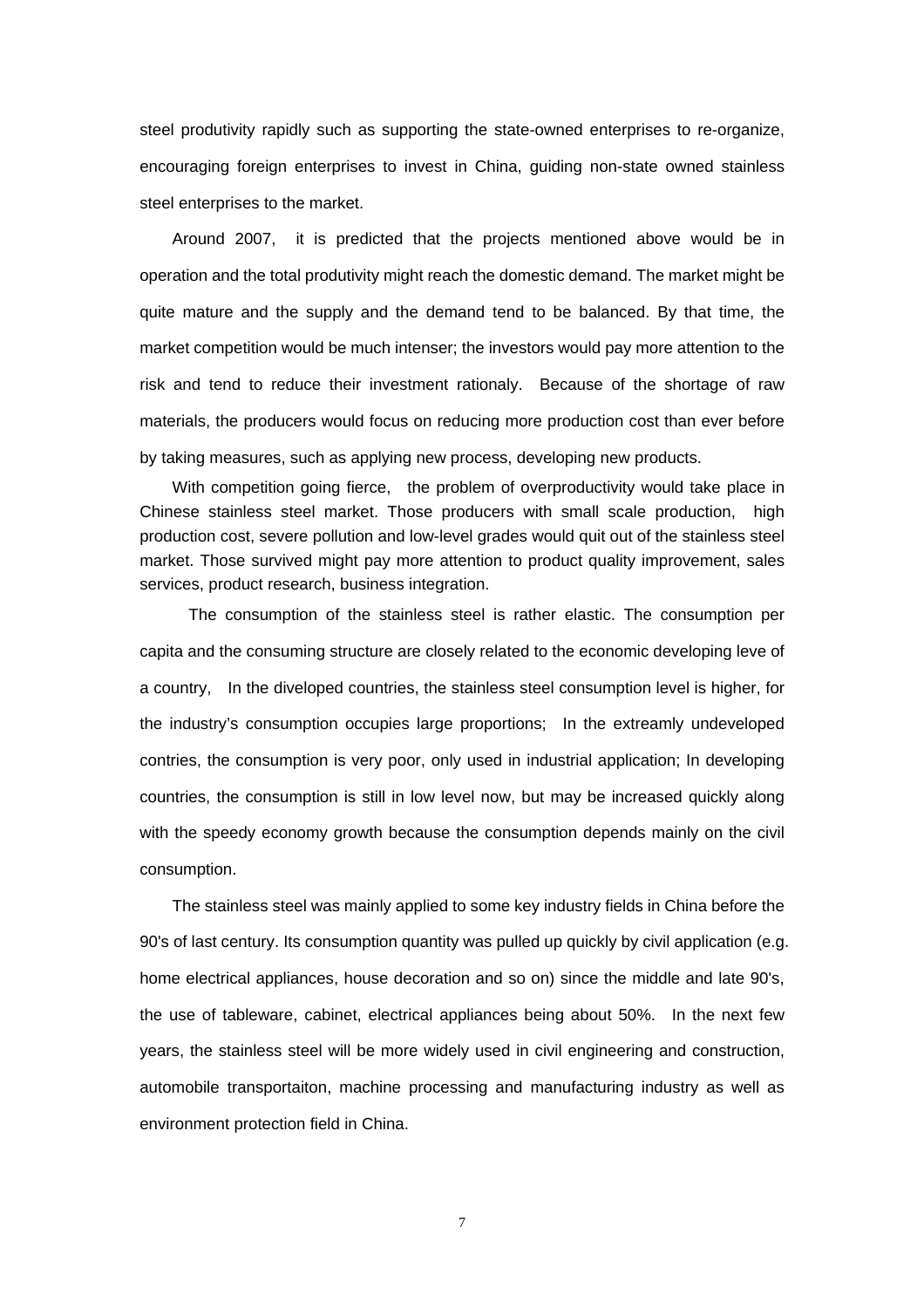# **3.3, The merging and acquisition also will be the tendency in Chinese stainless steel industry**

In the end of 2003, Chairman of LNM Group had a bold prediction that in the next 10 years some huge international iron and steel enterprises with productivity of 80-100 million t/a would be set up and the ten ultra large enterprises of them would produce approximately 50% of the global steel output. For some examples in the international stainless steel industry, merger between Thyssen and Krupp, Germany started from stainless steel field; The merger in Arcelor Group was also concerned with stainless steel production. It can be believed that the merging and acquisition will be a tendency in Chinese stainless steel industry because of the following reasons:

(1) Effect of production scale and/or cost.

In 1990, the top world 16 big iron and steel companies shared 80% of total world stainless steel output, but none of them had the ability to have an output of over 500,000 tons. In 2000, however, the sum of output by the top 12 stainless steel companies was 12.7 million t/a, sharing 80% of total global stainless steel market. The biggest one produced 2 million t/a of stainless steel and cut down its production cost by about 20%. It is predicted that by 2010 the top 8 big companies will possess 80% of the global stainless steel market and the production cost will drop by about 20% again. With the further maturity of Chinese stainless steel market, it is inevitabe that Chinese stainless steel companies need further merging and reorganizing driven by the effect of production scale and/or cost.

(2) Influence of resources restriction.

The raw materials for stainless steel production in China, such as nickel, the ferro-chrome, stainless steel scrap and so on, basically rely on import. The sharp growth of Chinese stainless steel output not only causes more shortage of domestic resources, but also more difficulties in global stainless steel raw material resources supply, such as nickel and so on . Those companies lacking of these necessary resources can not produce stainless steel normally. Therefore, the strategic alliance for the up-and-down stream enterprises will be the ideal choice, especially for the jambo companies, for example, the success alliance by Baosteel Group and Jinchuan Group in 2002.

8 and 2012 and 2013 and 2014 and 2014 and 2014 and 2014 and 2014 and 2014 and 2014 and 2014 and 2014 and 2014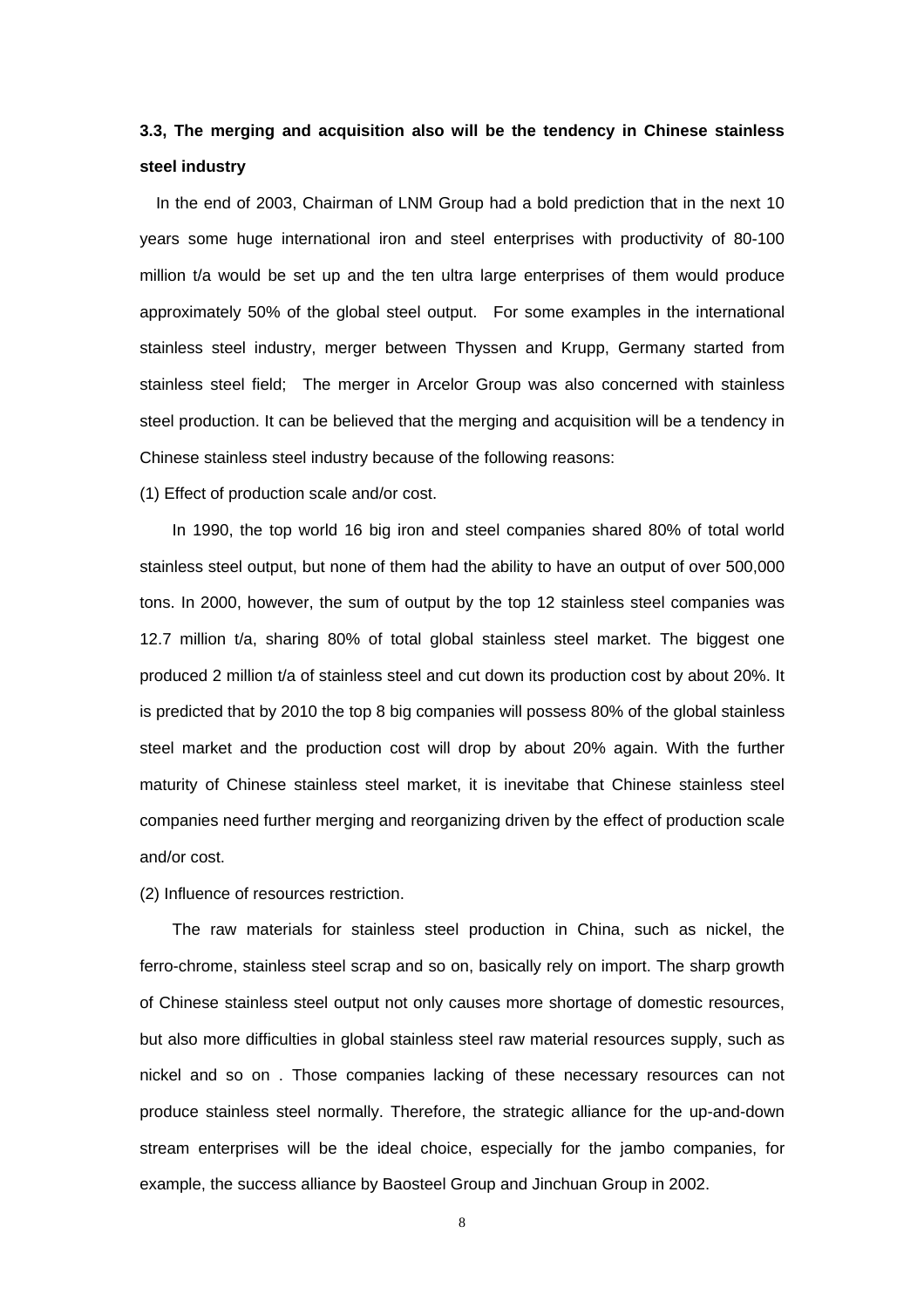(3) Participating in the global competition.

All parties taking part in the competition may absorb the merits from each other, in the fields of product, process technology and retail sale channel to enhance the ability to compete in global market.

(4) Environment protection

China will carry out the countermeasures for improving demands of environment protection by restricting mid-and-small scale enterprises.

# **3.4, promoting the market and developing the expansion of low-nickel content products and increasing the proportion of non- austenite steel products.**

According to the prediction by INSG, the supply shortage of nickel was 30,000 tons in 2002 and 2003 and actually the price for nickel at the end of 2003 reached a peak prices since 1990. As Chinese economy keeps on developing at fast speed, the development of stainless steel will be a big and inevible trend. The consumption of nickel in 2004 was 100,000 tons but the supply just 60,000 tons. As the time going, the gap would be larger and larger. Therefore concerning the development of whole Chinese stainless steel industry, it is being a strategic point to resolve the shortage problem of nickel resources.

As a result of limited nickel resources, it is better to pay more attention to the research on consumption experiences in some developed nations and the application experiences of 200 series of low-nickel stainless steel by Chinese neighbor, India to promote the progress of Chinese stainless steel industry. And we have to study the application of other non-austenite steels and to develop new series of stainless steel. There are three ways to be considered:

(1), To lower austenite steels ratio and to make use of nickel-saving stainless steel as more as possible;

(2), To expend the uses and to produce more non-nickel, i.e.,ferritic stainless steel;

(3), To research and develop new low-nickel content of stainless steel.

**4. The project situation and the development advantages in Baosteel Group Shanghai No.1 Steel.** 

# **4.1, The situation of the stainless steel project in Baosteel Group Shanghai No.1 Steel**

Based on the existing blast furnaces with iron-making capbitity of 2.62 million t/a, the constructing project posseses a stainless steelmaking and con-casting production line, a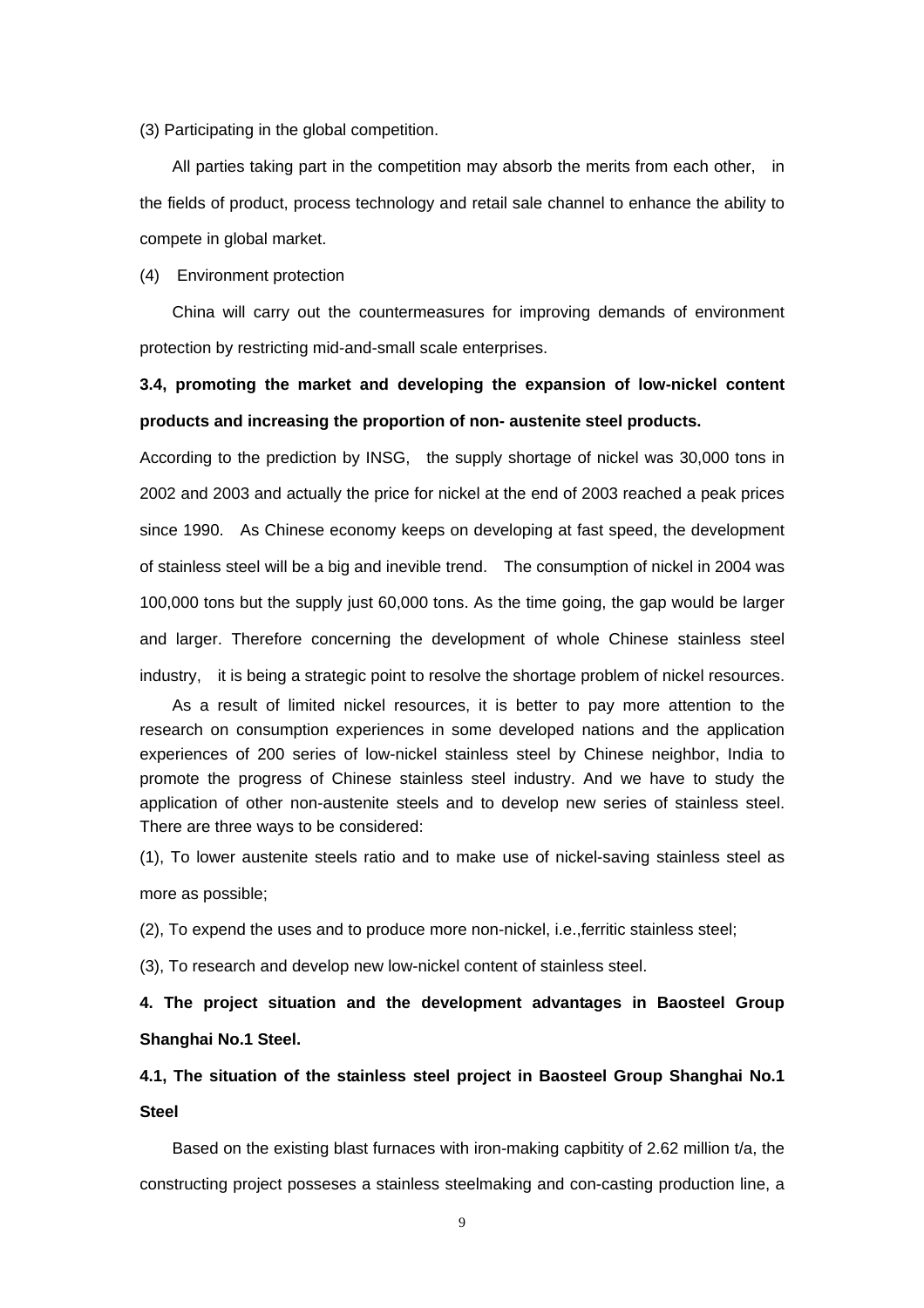carbon steelmaking and con-casting line and a 1,780 mm hot strip line.

The designing productivity: steelmaking 2.983 mt/a (including stainless steel 0.75 mt/a, carbon steel 2.233 mt/a), con-casting 2.886 mt/a (including stainless steel slab 0.72 mt/a, carbon steel slab 2.166 mt/a), hot-rolled strip 2.822 mt/a (including stainless steel 0.698 mt/a, carbon steel 2.124 mt/a).

The commissioning of 1,780 mm hot-rolling mill was successful in the last Dec., 2003, the trial production of No.1 and No.2 carbon steelmaking and con-casting lines were carried out one after another in the first quarter of 2004, the stainless steel converter (AOD) and the caster also started to production from April, 2004. All of these facts mark that the constructed stainless steel project in Baosteel Group Shanghai No.1 Steel has been completed comprehensively.

# **4.2, The competitive advantages of the project of Baosteel Group Shanghai No.1 Steel .**

4.2.1 The adaption of the products to meet the market demands and deveoping abilities to make new products continuously

The stainless steel production line in Baosteel Group Shanghai No.1 Steel is not only able to produce common stainless steels to the present market, such as 304, 304L, 316, 316L, 409, 410, 420, 430 and so on, but ultra martensite, duplex, ultra low-carbon and ultra low nitrogen ferritic stainless steels as well. Because it makes use of the strongly stiring by top lance in the converter (AOD) and in the vacuum refining furnace (SS—VOD). Two-step way (so called EAF—AOD) is used to produce general carbon content stainless steels, such as 304, 430 varieties or tree-step way (so called EAF—AOD—VOD) is used to produce low carbon content stainless steels, such as 304L, 316L variety. Furthermore the ultra low carbon and nitrogen ferritic stainless steels (C+N<100 ppm) are also produced. Therefore, it is no doubt that Baosteel Group Shanghai No.1 steel has the competency to produce extrodinary duplex steel, hyperpure ferrite steel, martensite steel as well as austenite steel which are widely used in the fields of automobile, environment protection and architecture. Evidently, the equipment and process in Baosteel Group Shanghai No.1 Steel can produce most of stainless steel varieties developed successfully so far in the world.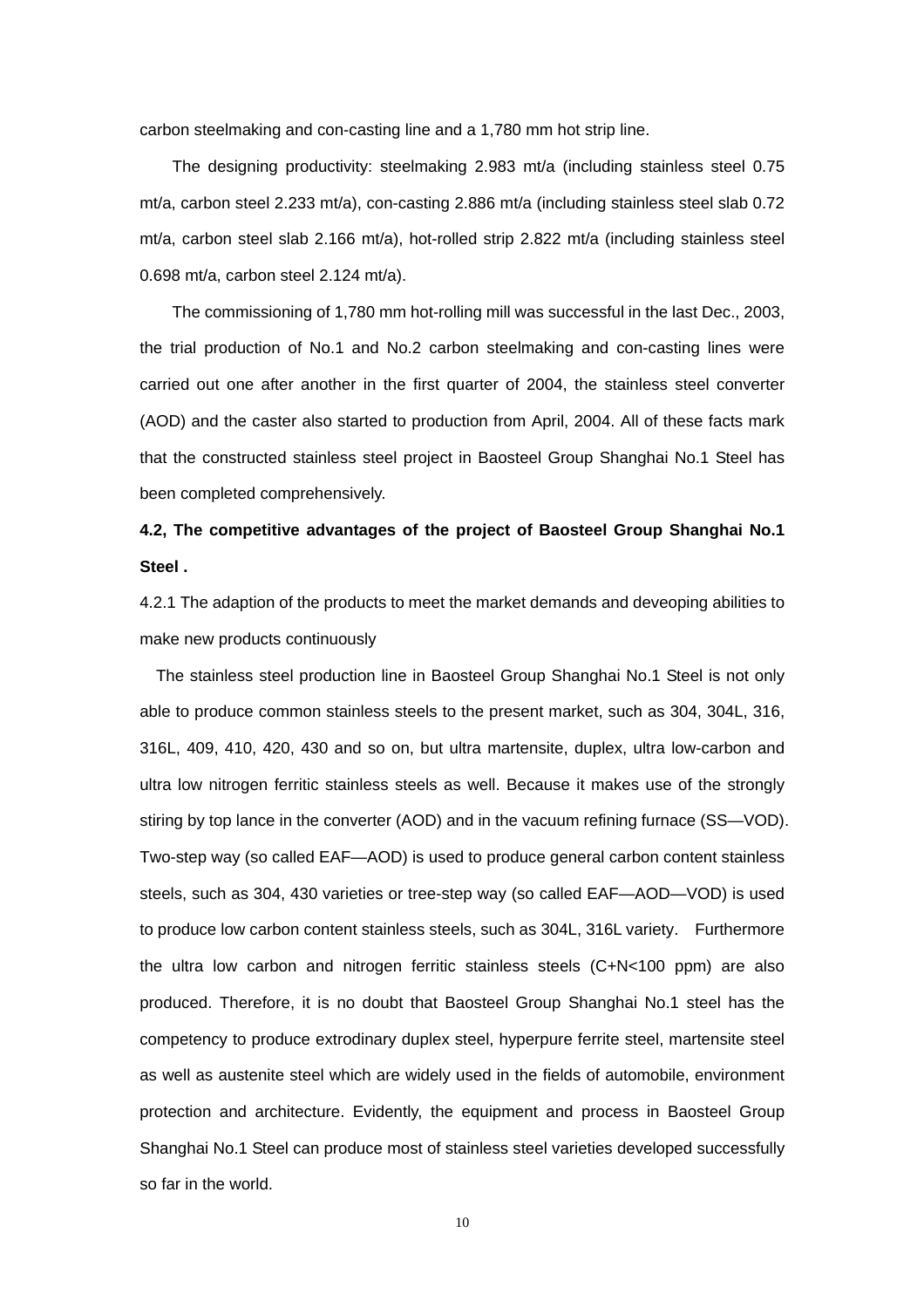In addition, the use of top-jetting dephosphorization device on the hot matel vessel may guarantee to obtain the content of phosphorize as low as 0.01%, sulfur content less than 0.01% (min., 0.003%) when tapping by AOD converter, to produce hyperpure ferritic stainless steel.

Many latest technologies are used in the stainless steel slab caster to make the slab's inner and surface quality excellent and the non-conditioning rate of slab can reach over 90%. The specifications of hot rolled stainless steel strips are 2.0~10.0 mm in thickness and 750~1600 mm in width, whose thickness can meet the demands for thin cold rolled strip production as raw metarials and for acid-pickling as commercial products and width may meet the production of either cold rolling, hot rolling or acid pickling worldwidely.

### 4.2.2 Advanced standards and throughout technologies

The production of stainless steel, especialy thin stainless steel strip, needs complex processes and advanced technologies and requires liquid steel with pure and precise composition, slabs with dense interior structure, without deflection or defects, hot-rolled strip with good shap, high precision, non surface defects. Therefore, Shanghai No.1 Steel introduced the overall technologies and operation know-how from advanced stainless steel producer at the same time of the project construction, which enable it to produce stainless steel with the same quality as that of foreign producers in a short period.

#### 4.2.3 Good adaptability of raw materials

The particularity of organizing raw materials for stainless steel was considered adequately during the stage of designing this stainless steel production line, so its production process and equipment can adapt the option of multi-raw materials and offer the substituting possibility for different kinds of raw material. For example, the hot matel proportion to the scrap and molten and solid ferro-chromium can be adjusted in pretty wide range; The dephosphorization station may adapt the fluctuation of 40~90t hot matel; The 100t EAF may allow the scrap proportion from 15 to 50%; For nickel, it can be added into steel liquid in many ways such as electrolysis nickel plate, nickel ball, nickel pellet, ferro-nickel and so on. And the proportion of them may be ajusted according to the